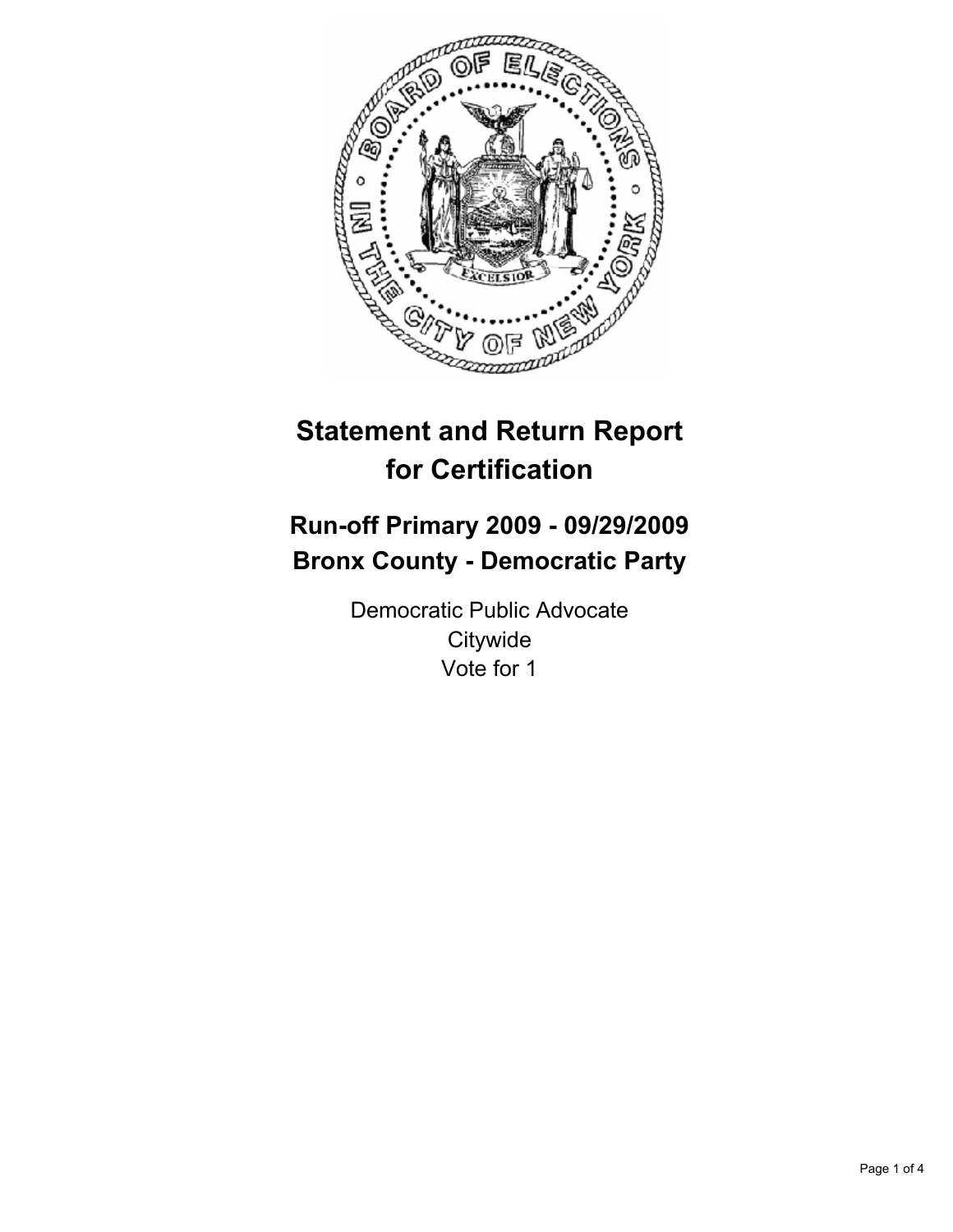

# **Assembly District 76**

| <b>EMERGENCY</b>      | 11    |
|-----------------------|-------|
| ABSENTEE/MILITARY     | 55    |
| AFFIDAVIT             | 24    |
| <b>BILL DE BLASIO</b> | 1.758 |
| <b>MARK GREEN</b>     | 869   |
| <b>Total Votes</b>    | 2,627 |

# **Assembly District 77**

| <b>Total Votes</b>    | 1.959 |
|-----------------------|-------|
| <b>MARK GREEN</b>     | 745   |
| <b>BILL DE BLASIO</b> | 1.214 |
| AFFIDAVIT             | 12    |
| ABSENTEE/MILITARY     | 97    |
| <b>EMERGENCY</b>      | 3     |

# **Assembly District 78**

| <b>Total Votes</b>    | 1.368 |
|-----------------------|-------|
| <b>MARK GREEN</b>     | 537   |
| <b>BILL DE BLASIO</b> | 831   |
| AFFIDAVIT             | 8     |
| ABSENTEE/MILITARY     | 80    |
| <b>EMERGENCY</b>      | 4     |

## **Assembly District 79**

| <b>BILL DE BLASIO</b><br><b>MARK GREEN</b> | 1.472<br>939 |
|--------------------------------------------|--------------|
| AFFIDAVIT                                  | 21           |
| ABSENTEE/MILITARY                          | 81           |
| <b>EMERGENCY</b>                           | 31           |

## **Assembly District 80**

| <b>EMERGENCY</b>      | 3     |
|-----------------------|-------|
| ABSENTEE/MILITARY     | 185   |
| AFFIDAVIT             | 21    |
| <b>BILL DE BLASIO</b> | 1.472 |
| <b>MARK GREEN</b>     | 1,060 |
| <b>Total Votes</b>    | 2,532 |

## **Assembly District 81**

| <b>Total Votes</b>    | 4.619 |
|-----------------------|-------|
| <b>MARK GREEN</b>     | 2.211 |
| <b>BILL DE BLASIO</b> | 2,408 |
| AFFIDAVIT             | 26    |
| ABSENTEE/MILITARY     | 236   |
| <b>EMERGENCY</b>      | 15    |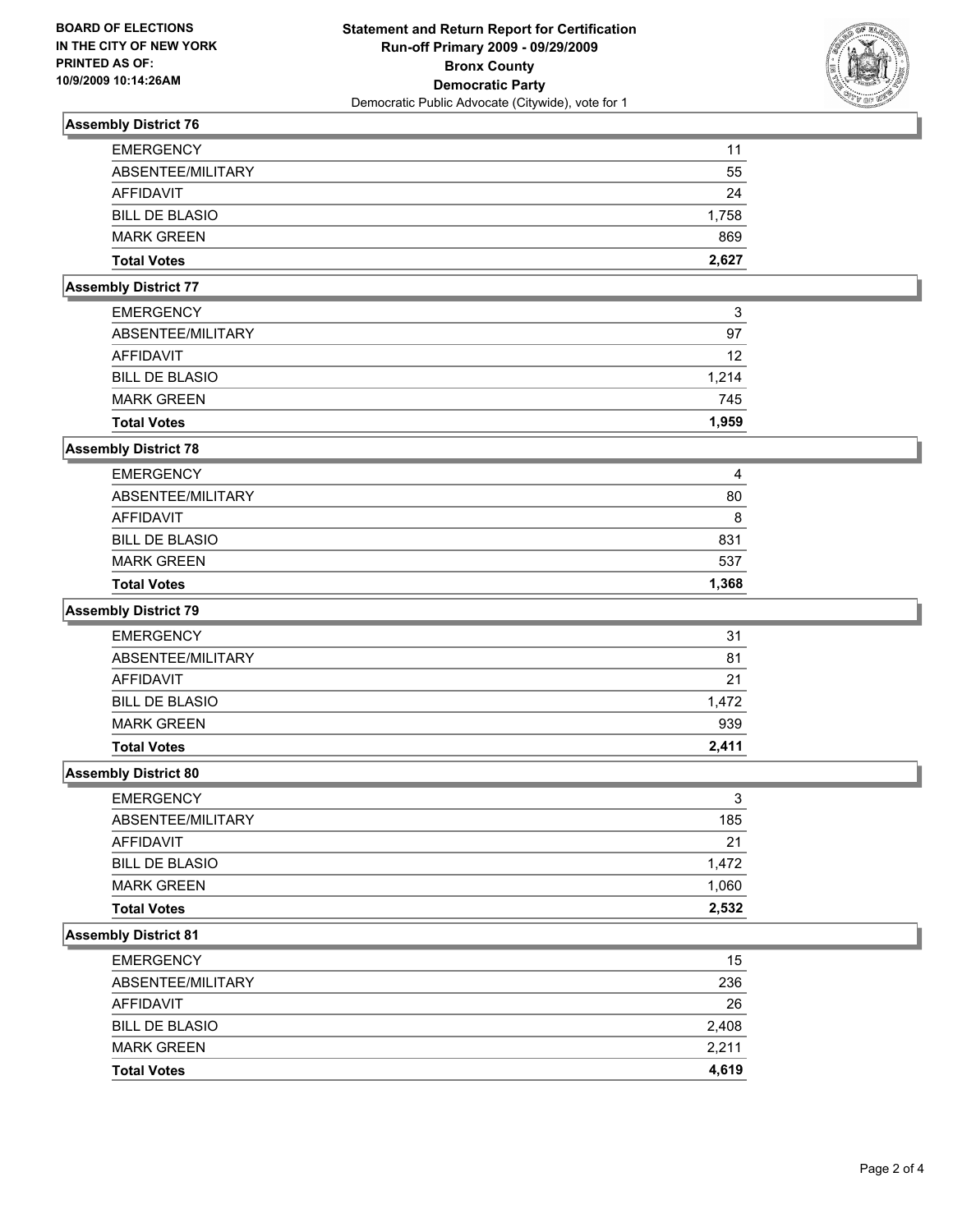

# **Assembly District 82**

| <b>EMERGENCY</b>      | 6     |
|-----------------------|-------|
| ABSENTEE/MILITARY     | 200   |
| AFFIDAVIT             | 11    |
| <b>BILL DE BLASIO</b> | 2.834 |
| <b>MARK GREEN</b>     | 1.413 |
| <b>Total Votes</b>    | 4.247 |

# **Assembly District 83**

| <b>Total Votes</b>    | 2.927 |
|-----------------------|-------|
| <b>MARK GREEN</b>     | 1,086 |
| <b>BILL DE BLASIO</b> | 1.841 |
| AFFIDAVIT             | 8     |
| ABSENTEE/MILITARY     | 121   |
| <b>EMERGENCY</b>      | 9     |

## **Assembly District 84**

| <b>Total Votes</b>    | 1.809 |
|-----------------------|-------|
| <b>MARK GREEN</b>     | 689   |
| <b>BILL DE BLASIO</b> | 1.120 |
| AFFIDAVIT             | 12    |
| ABSENTEE/MILITARY     | 17    |
| <b>EMERGENCY</b>      | 14    |

#### **Assembly District 85**

| <b>Total Votes</b>    | 1,886 |
|-----------------------|-------|
| <b>MARK GREEN</b>     | 602   |
| <b>BILL DE BLASIO</b> | 1,284 |
| AFFIDAVIT             | 13    |
| ABSENTEE/MILITARY     | 49    |
| <b>EMERGENCY</b>      | 9     |

## **Assembly District 86**

| <b>EMERGENCY</b>      | ◠     |
|-----------------------|-------|
| ABSENTEE/MILITARY     | 39    |
| AFFIDAVIT             | 16    |
| <b>BILL DE BLASIO</b> | 840   |
| <b>MARK GREEN</b>     | 438   |
| <b>Total Votes</b>    | 1,278 |